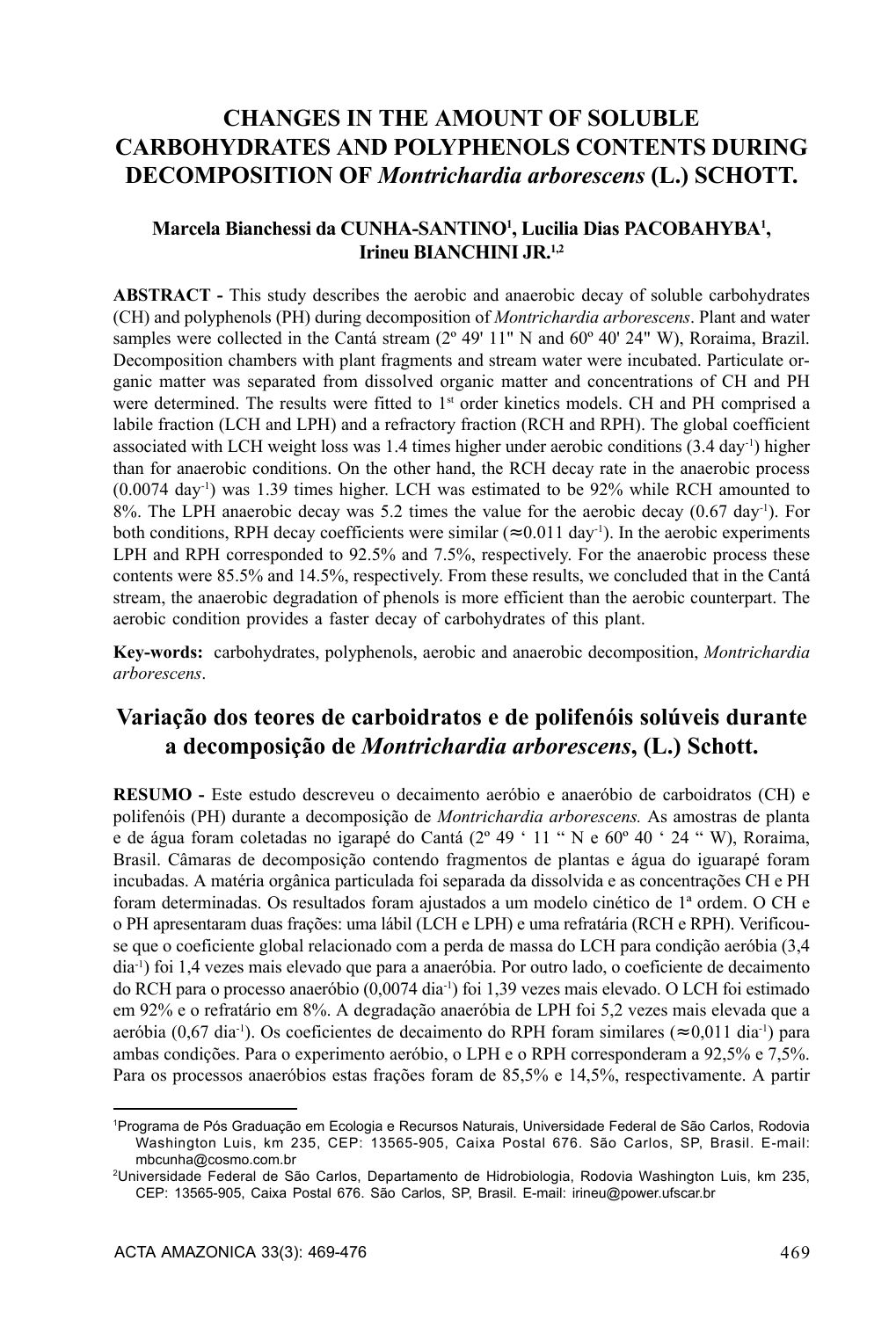destes resultados, supõe-se que no igarapé do Cantá, a degradação anaeróbia dos polifenóis seja mais eficiente que a aeróbia. A condição aeróbia promove um decaimento mais rápido dos carboidratos desta planta.

**Palavras-chave:** carboidratos, polifenóis, decomposição aeróbia e anaeróbia, *Montrichardia arborescens*.

#### **INTRODUCTION**

Photosynthesis is the process by which organisms convert light into chemical energy and use these chemicals to drive carbon fixation and sugar production (Bowyer & Leegood, 1997). The sugars thus produced provide raw material for biosynthesis of all the organic molecules found in plants. Phenols are important as cellular support materials; they form an integral part of cell wall structures, mainly in polymeric materials such as lignin, providing mechanical support (Strack, 1997). Another organic compound responsible for this support is cellulose, which is a structural carbohydrate formed by a long, linear sequence of D-glucose residues joined together by  $\beta(1\rightarrow4)$  glycosyl linkages. Many carbohydrates in the cell wall serve as reserve material, e. g. starch and sucrose among others (Grant Reid, 1997). These organic compounds can enter in the aquatic ecosystem with the loss of cellular integrity, during senescence and death of aquatic macrophytes. In aquatic systems, carbohydrates and polyphenols range from dissolved organic matter (DOM) to large aggregates of particulate organic matter (POM). DOM consists of different organic compounds, many of which may serve as microbial substrates. These compounds comprise dissolved free amino acids, carbohydrates (Bunte & Simon, 1999), polypeptides, lipids, polyphenolic compounds and humic substances (Hessen, 1992). POM contains mostly cellulose and lignin (Cunha & Bianchini Jr., 1998).

Decomposition of POM and DOM results in gaseous end products. POM can be converted enzymatically or chemically to soluble organic compounds by microflora. Decomposition of organic matter in aquatic ecosystems is driven by the nature of the organic matter and the supply of electron acceptors.

In the Amazon area the aquatic macrophytes are found in large quantities and wide diversity (Rodrigues, 1989), which make them important for the energy and matter fluxes. Although several studies on decomposition of aquatic macrophytes exist in Brazil, only scant data can be found for the Amazon area. This work is aimed at describing and discussing the kinetics of decomposition of carbohydrates (CH) and polyphenols (PH) during the cycling of DOM and POM from *Montrichardia arborescens* assessed under both aerobic and anaerobic conditions.

### **MATERIALS AND METHODS**

*Montrichardia arborescens* (L.) Schott. is a typical plant of flooded areas with a height of 2-4 m. This aquatic macrophyte species is popularly known as aninga and belongs to the Araceae family. It is usually found in the Amazon area and Northeast of Brazil (Rodrigues, 1989). Samples of water and plants (adults samples) were collected in the Cantá stream, municipal district of Cantá (02º 49' 11" N and 60º 40' 24" W), in the State of Roraima, Brazil. The plants were washed in the stream; in laboratory, these plants were washed with tap water to remove the periphyton, sediment particles and coarse material. After being washed the plant material was oven-dried (45ºC) and triturated; the fragments of leaves, stems and stalks were homogeneized. The water samples were filtered with glass wool to remove coarse particles. For decomposition experiments, the plant material  $(10 \text{ g } l<sup>-1</sup> \text{DW})$ was added to the samples of the stream water. The flasks ( $n = 10$  for each condition) were maintained in the dark, at room temperature  $(26.3^{\circ}\text{C} \pm 0.32)$  under aerobic conditions (by bubbling air) and anaerobic conditions. Based on the kinetics of oxygen consumption described for this resource and on the maximum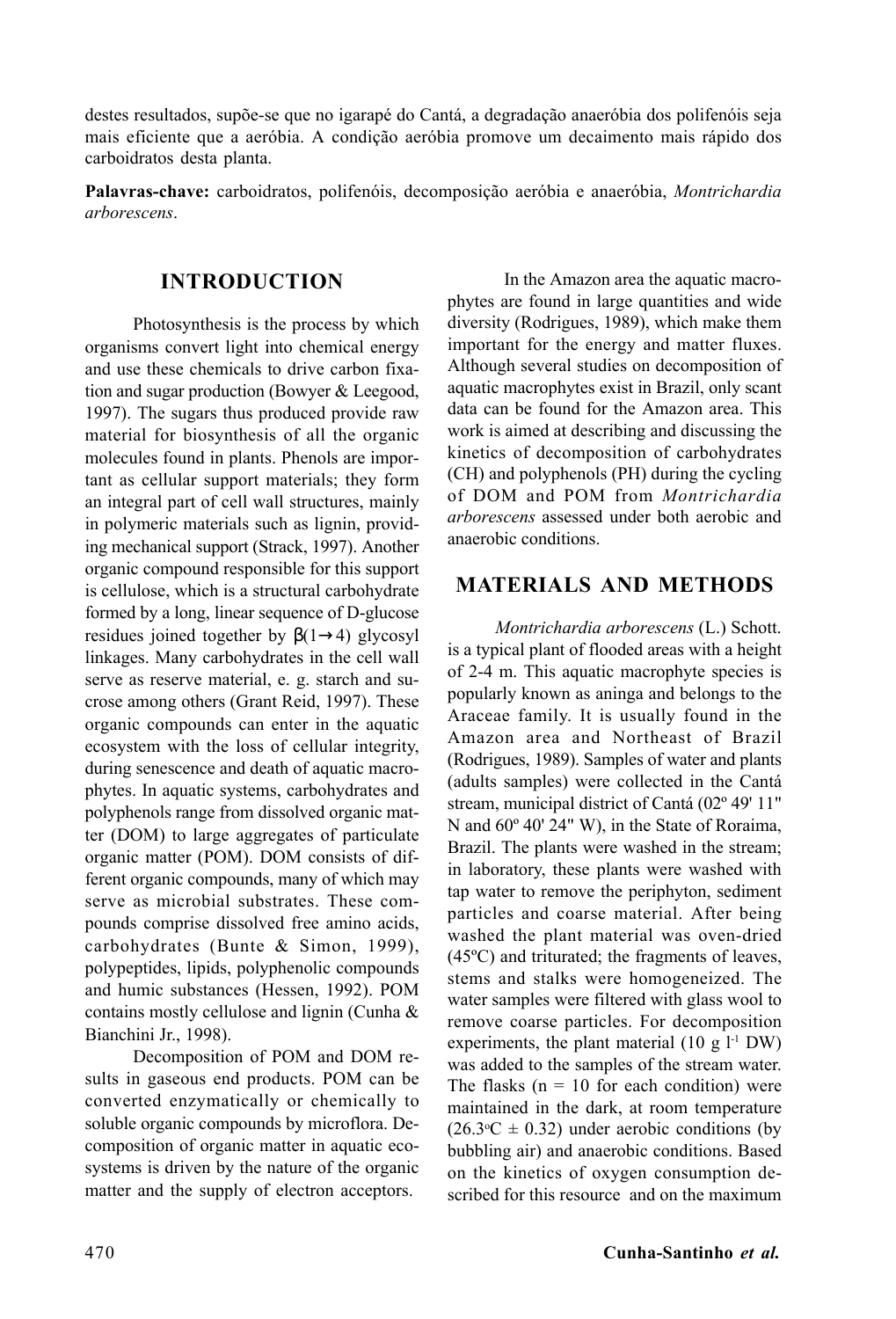amount of available dissolved oxygen in each chamber ( $\approx 3.25$  mg = [OD]<sub>sat</sub>  $\cdot$  0.4 l; where [OD]<sub>sat</sub> at  $26.3$ °C  $\approx$  8.11 mg l<sup>-1</sup>), the mixtures were considered to become anaerobic 2 h after adding the plant fragments. After 1, 3, 5, 10, 15, 20, 30, 60, 90 and 120 days, the flask contents were fractionated into dissolved organic matter (DOM) and particulate organic matter (POM) by pre-filtration in nylon mesh (pore diameter  $= 0.4$  mm) followed by centrifugation (1 h, 978.2 g). Subsamples of DOM and POM were used to measure the concentrations of soluble carbohydrate  $(n = 3)$  and polyphenol  $(n = 2)$ ; these determination were based on colorimetric methods according to the procedures prescribed in Dubois et al. (1956) and Bianchini Jr. & Toledo (1981). Extraction of CH and PH from POM of the particulate detritus was made with ammonium oxalate  $(0.5\%)$  and methanol  $(50\%)$ , respectively.

### **RESULTS AND DISCUSSION**

The changes in the amount of soluble CH and PH over a 120-day period are shown in Figure 1, which brings the remaining fractions of dissolved (DCH and DPH) and particulate (PCH and PPH) detritus. The greatest losses in the first 24-h of decomposition was noted for CH under both conditions. In terms of percentages of the initial biomass, after 1 day PCH = 88.82% and DCH  $= 87.82\%$  for aerobic process and PCH  $=$ 83.72% and DCH =  $94.65%$  for the anaerobic condition.

For PH there was less significant de-



**Figure 1 -** Percentile of remaining carbohydrates (A and B) and polyphenols (C and D) during aerobic and anaerobic decomposition from *M. arborescens*.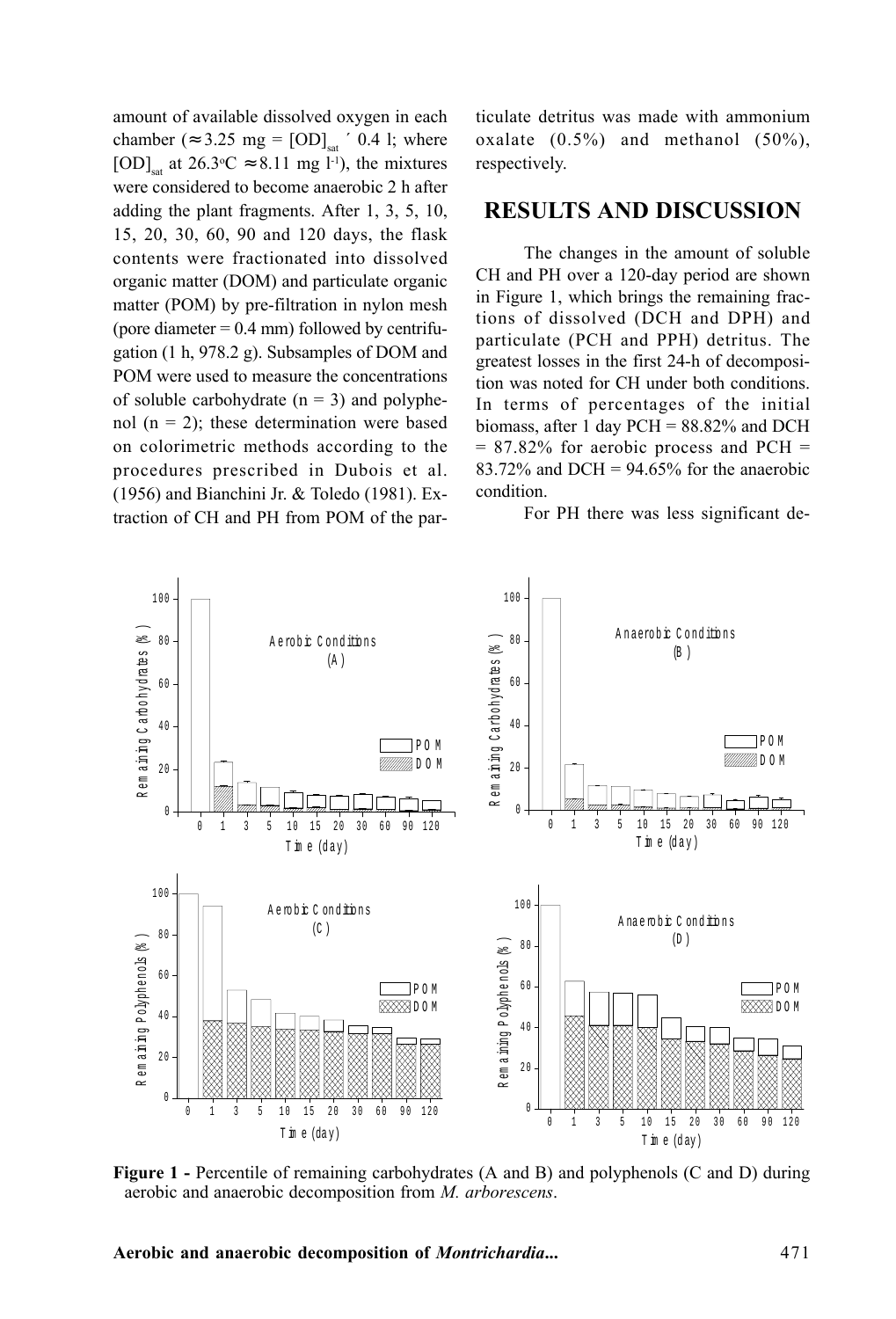crease in concentrations in the early stage of decomposition than carbohydrates. For instance, after one day PPH = 43.74% and DPH  $= 62.22\%$  for the aerobic condition, and for the anaerobic process  $PPH = 83.01\%$  and  $DPH =$ 54.28%. In contrast, the accelerated de composition for DCH and PCH is related to the chemical structure of monomers sequences linked by glycosyl bonds that facilitate the microbial attack (Hurst & Burges, 1967). On the other hand, polyphenols are characterized by at least one aromatic ring (6C) bearing one or more hydroxyl groups. The benzene nucleus is one of the commonest chemical structures found in natural organic products (Strack, 1997). Three modes of aromatic ring cleavage by microorganisms have

been described: i) *ortho*-cleavage pathway, ii) *meta*-cleavage pathways and *gentisate* pathways (Dagley, 1986). Phenols are relatively stable structures that require high amounts of energy to be cleaved (Walker, 1975), resulting in the low uptake of PH in comparison with CH.

The results of remaining CH and PH were fitted to first-order kinetics model (Bianchini Jr., 1997; Higgins & Walker, 2001). This model considers that the rates are proportional to substrate concentrations and combines equations describing leaching and mineralization (Equations 1-3). The parameterization of aerobic and anaerobic CH and PH decay is summarized in Table 1.

The decrease in CH and PH concentra-

$$
IN_{1} = \frac{k_{M}}{k_{1}} POM_{L} (1 - e^{k_{1}t})
$$
\n
$$
IN_{2} = \frac{k_{L}}{k_{1}} POM_{L} \left( 1 + \frac{k_{2}}{k_{1} - k_{2}} e^{-k_{1}t} + \frac{k_{1}}{k_{2} - k_{1}} e^{-k_{2}t} \right)
$$
\n
$$
IN_{3} = POM_{R} (1 - e^{-k_{3}t})
$$
\n
$$
IN_{4} = \frac{1}{k_{1}} POM_{R} (1 - e^{-k_{3}t})
$$
\n
$$
IN_{5} = \frac{1}{k_{2}} POM_{R} (1 - e^{-k_{4}t})
$$
\n
$$
IN_{6} = \frac{1}{k_{1}} POM_{R} (1 - e^{-k_{5}t})
$$
\n
$$
IN_{7} = \frac{1}{k_{1}} POM_{R} (1 - e^{-k_{5}t})
$$
\n
$$
IN_{8} = \frac{1}{k_{1}} POM_{R} (1 - e^{-k_{4}t})
$$
\n
$$
IN_{9} = \frac{1}{k_{1}} POM_{R} (1 - e^{-k_{5}t})
$$
\n
$$
IN_{10} = \frac{1}{k_{1}} POM_{R} (1 - e^{-k_{5}t})
$$
\n
$$
IN_{11} = \frac{1}{k_{1}} POM_{R} (1 - e^{-k_{5}t})
$$
\n
$$
IN_{12} = \frac{1}{k_{1}} POM_{R} (1 - e^{-k_{5}t})
$$
\n
$$
IN_{13} = \frac{1}{k_{1}} POM_{R} (1 - e^{-k_{5}t})
$$

where:

PO M  $_L$  = Labile/so luble particulate o rg an ic m atter (LPCH or LPPH);  $P$ O M  $_{R}$   $_{=}$  R efractory particulate organic matter (R P C H or R P P H ); D issolved organic matter:  $D \text{ O } M = \frac{1}{\cdot} D D M$   $L$  (DCH or DPH); k  $\mathsf{D}\,\mathsf{O}\,\mathsf{M} = \stackrel{\mathsf{K}}{-}$ 1  $DOM = D$  is solved organic matter:  $DOM =$ T im e ; =  $\mathrm{k}_1$  = POM  $_{\textrm{\tiny{L}}}$  g Lobaldecay coefficient ( $\mathrm{k}_\textrm{\tiny{L}}$  +  $\mathrm{k}_\textrm{\tiny{M}}$  ); where :  $\mathrm{k}_\textrm{\tiny{L}}$  = POM  $_{\textrm{\tiny{L}}}$ leach ate co effic ient and  $k_M$  =POM  $\mu$  m in eralization co efficient;  $k_2 = DOM$  mineralization coefficient; = POM<sub>R</sub> m in eralization coefficient; In organ ic compounds produced from the three m in eralization routes.  $\mathbb{N}_{1a3}$  = t  $k<sub>2</sub>$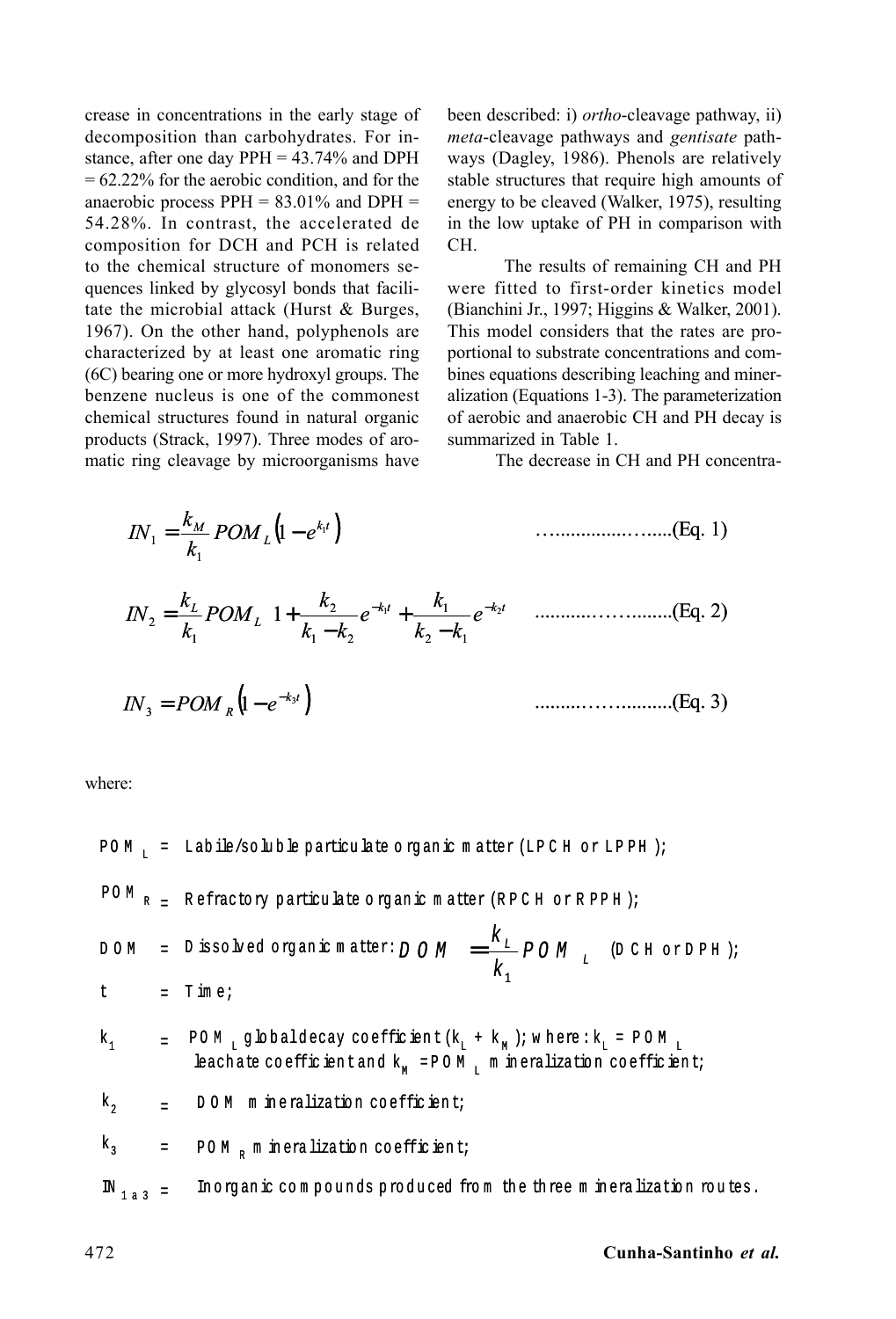**Table 1 -** Parameters of the aerobic and anaerobic decomposition of carbohydrates and polyphenol from *M. arborescens*. Where:  $k_1$  = coefficient of leachate/product formation + mineralization ( $k_1 = k_L + k_{M}$ ,  $k_L$  = leaching coefficient and  $k_M$  = labile CH or PH mineralization coefficient);  $k_2$  = decay coefficient of DCH or DPH;  $k_3$  = decay coefficient of RPCH or RPPH; LPCH and LPPH = labile fractions of particulate carbohydrates and polyphenols; RPCH and  $RPPH =$  refractory fractions of particulate carbohydrates and polyphenols; DCH and DPH = fractions of dissolved carbohydrate and polyphenols.  $IN =$  yields of CH and PH decay products;  $IN_1$  = from LPCH or LPPH;  $IN_2$  = resulting from DCH or DPH and  $IN_3$  = from RPCH or RPPH.

| Yields $(\%)$ and Coefficients (day <sup>-1</sup> ) |                   |         |           |               |                   |             |           |
|-----------------------------------------------------|-------------------|---------|-----------|---------------|-------------------|-------------|-----------|
|                                                     | Carbohydrates     |         |           |               |                   | Polyphenols |           |
|                                                     |                   | Aerobic | Anaerobic |               |                   | Aerobic     | Anaerobic |
| LPCH                                                | $=$               | 91.9    | 91.9      | LPPH          | $=$               | 92.54       | 85.48     |
| <b>RPCH</b>                                         | $\qquad \qquad =$ | 8.1     | 8.1       | <b>RPPH</b>   | $=$               | 7.46        | 14.52     |
| DCH                                                 | $\qquad \qquad =$ | 17.27   | 5.06      | <b>DPH</b>    | $\qquad \qquad =$ | 38.74       | 41.75     |
| $IN_{4}$                                            | $\qquad \qquad =$ | 74.63   | 86.84     | $IN_4$        | $\qquad \qquad =$ | 53.80       | 43.73     |
| $IN_{2}$                                            | $\equiv$          | 17.27   | 5.06      | $IN_{2}$      | $\equiv$          | 38.74       | 41.75     |
| $IN_{3}$                                            | $\equiv$          | 8.1     | 8.1       | $IN_{\alpha}$ | $\equiv$          | 7.46        | 14.52     |
| $\mathsf{k}_1$                                      | $=$               | 3.4     | 2.4       | k,            | $=$               | 0.67        | 3.48      |
| $k_{2}$                                             | $=$               | 0.4704  | 0.1140    | $k_{2}$       | $=$               | 0.0040      | 0.0053    |
| $k_{3}$                                             | $=$               | 0.0053  | 0.0074    | $k_{3}$       | $=$               | 0.0129      | 0.0101    |

tions was nonlinear with time, presenting a biphasic decay pattern that points to a heterogeneous compound from the kinetics point of view. These organic compounds presented two fractions: a labile (LCH and LPH) and a refractory (RCH and RPH) one. The kinetics model allowed us to identify three decay pathways for CH and PH: (i) the labile fractions of CH and PH are changed quickly  $(k_1)$ . Simultaneously, the second pathway  $(k_1)$  is a transformation of LPCH into dissolved (DCH and DPH). In the sequence, this fraction breaks down according to  $k<sub>2</sub>$ . In the third route, there is a slow change in the refractory fraction (RCH and RPH) occurs  $(k_3)$ .

During aerobic and anaerobic CH decomposition, the labile fractions were estimated to be 92% and the refractory fraction was 8%. The coefficient  $k_1$  is related to LCH decay. For aerobic decomposition it was 3.4 day-1, 1.4 times the value for the anaerobic process (2.4 day<sup>-1</sup>). Decomposition of *Montrichardia arborescens* is dominated by an abiotic process of leaching during the initial 12 h to 1-d (Bianchini Jr. et al., 2002). This process is accomplished by the loss of many

soluble organic substances (e. g. CH and PH) and labile materials from the protoplasmatic fraction of plant material. The decay coefficient  $k_1$  is governed by the nature of the plant tissues, e.g. type and amount of organic compound released in leaching. Dissolved carbohydrates (DCH) represent 5.06% for the anaerobic process and 17.27% for the aerobic one. These fractions changed according  $k_2$ , which was  $0.96 \text{ day}^{-1}$  and  $0.344 \text{ day}^{-1}$  for the aerobic and anaerobic conditions, respectively. The RCH mineralization rate,  $k_3$ , was 0.0074 day<sup>-1</sup> for the anaerobic process, 1.39 times higher than the aerobic value. This coefficient was related with the solubilization and oxidation of lignocellulosic residues.

In the aerobic decomposition experiments, the PH contents of detritus of LPH and RPH corresponded to 92.5% and 7.5%, respectively. For the anaerobic process these fractions were 85.5% and 14.5%, respectively. Higher coefficients of LPH consumption  $(k_1)$ occurred during the anaerobic decomposition of *M. arborescens* (3.48 day<sup>-1</sup>), while under aerobic conditions this rate was 5.2 times lower  $(0.67 \text{ day}^1)$ . During leaching of LPPH, DPH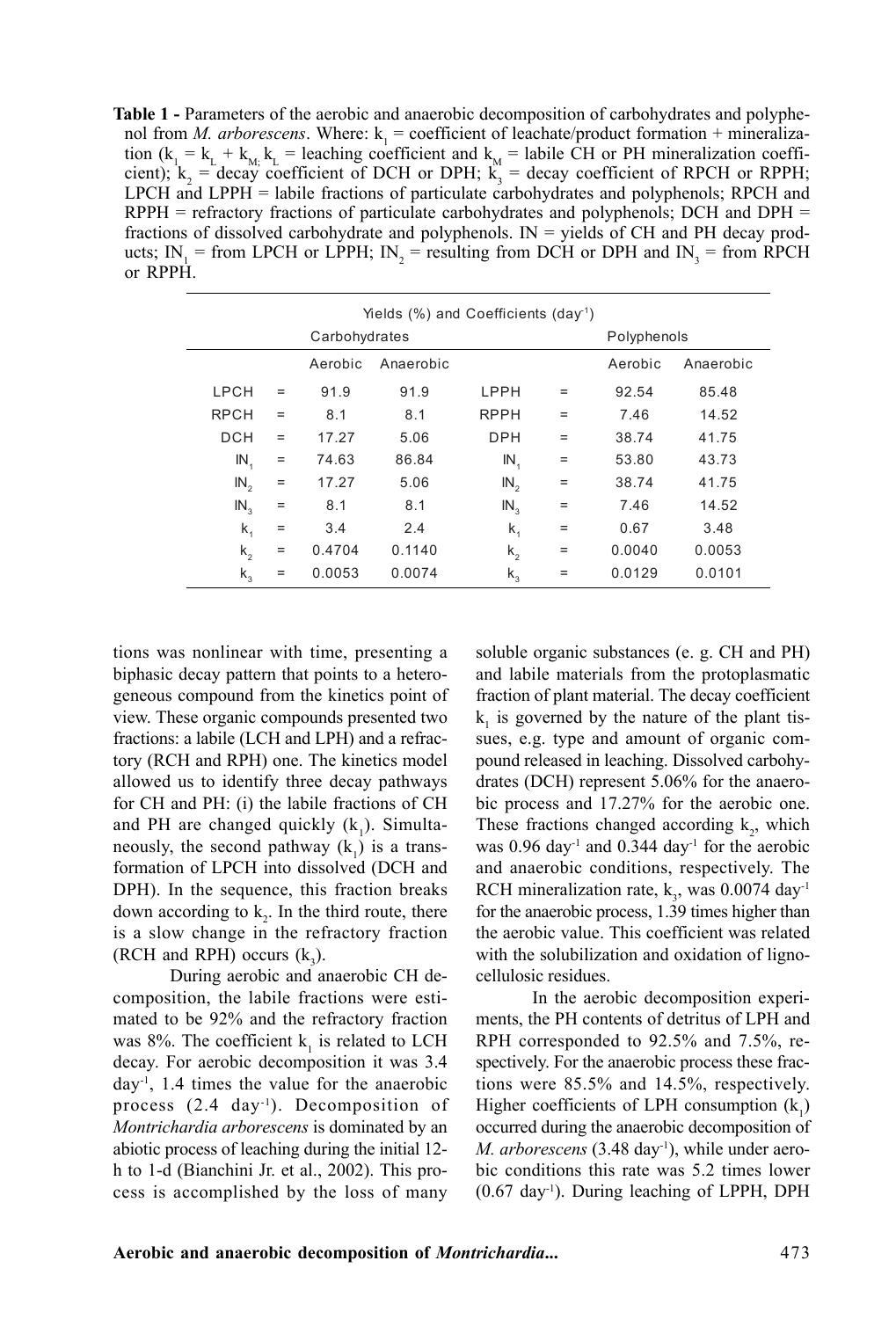is produced and mineralized according to  $k_1$ . Under aerobic conditions,  $k_2$  for the DPH decay mineralizatin rate was 0.011 day-1 and for the anaerobic process this value was 0.0009 day-1. These fractions represent 41.75% in the anaerobic process and 38.74% in the aerobic one. RPH decay rates  $(k_3)$  were similar for both conditions ( $\approx 0.011 \text{ day}^{-1}$ ).

The effect of the microbial degradation in the regulation of carbohydrate and polyphenol concentrations in the Cantá stream is directly associated with the k's  $(k_1, k_2)$  and  $k_3$  from Table 1). It is supposed that the labile fraction of these compounds with high decomposition rates, with an average k, for aerobic and anaerobic conditions being 2.9 day<sup>-1</sup> for CH and 2.07  $day<sup>-1</sup>$  for PH, have a greater potential for biodegradability than the refractory fractions. For the latter, the average  $k_3$  for anaerobic and aerobic conditions was 0.0064 day<sup>-1</sup> for CH and  $0.0115$  day<sup>-1</sup> for PH. Overall, the high values of k's for the labile fractions probably indicate that carbohydrates and polyphenols do not tend to accumulate in the Cantá stream. On the other hand, the refractory fractions presented low k's and remained unaffected for a long time  $(t_{1,2})$ :  $CH = 108$  days and  $PH = 60$  days). The k' from the model (Table 1) suggest that the anaerobic decomposition of LPH was more effective than the aerobic, and that the aerobic condition provides a faster decomposition for CH of *M. arborescens*.

#### **ACKNOWLEDGEMENTS**

The authors thank Coordenadoria de Aperfeiçoamento de Pessoal de Nível Superior (CAPES) for partial support of this research. We are also indebted to Dr. Osvaldo N. Oliveira Jr. (IFSC-USP) for his critical proof reading of the manuscript.

### **LITERATURE CITED**

Bianchini Jr., I.; Toledo, A. P. P. 1981. Determinação de compostos fenólicos com reagente de Folin-Denis. *Ciênc. Cult.*, 33(4): 576-577.

- Bianchini Jr., I.; Pacobahyba, L. D. a Cunha-Santino, M. B. 2002. Aerobic and anaerobic decomposition of *Montrichardia arborescens* (L.) Schott. *Acta Limnol. Brasil*., 14(3): 27-34.
- Bianchini, Jr., I. 1997. The degradation process of organic matter in reservoirs. *In:* Rosa, L. P.; Santos, M. A. (eds.). *Hydropower Plants and Greenhouse Gas Emissions.* Editora Tecnologica, Rio de Janeiro.
- Bowyer, J. R.; Leegood, A. R. C. 1997. Photosynthesis. *In*: Dey, P. M., Harborne, J. B. (eds*). Plant Biochemistry*. Academic Press, San Diego, p. 49-110.
- Bunte, C.; Simon, M. 1999. Bacterioplankton turnover of dissolved free monosaccharides in a mesotrophic lake. *Limnol. Oceanogr.*, 44(8): 1862-1870.
- Cunha, M. B.; Bianchini Jr., I. 1998. Cinéticas de mineralização aeróbia de celulose e lignina durante a degradação de *Cabomba piauhyensis* e *Scirpus cubensis. Acta Limnol. Brasil.*, 10(2): 59-69.
- Dagley, S. 1986. Catabolism of aromatic compounds by micro-organisms. *Adv. Ecol. Res*., 15:1-48.
- Dubois, M.; Gilles, K.; Hamilton, J. K.; Rebers, P. A.; Smith, F. 1956. Colorimetric method for determination of sugar and related substances. *Anal. Chem.*, 28: 350-356.
- Hessen, D. O. 1992. Dissolved organic carbon in a humic lake: effect on bacterial production and respiration. *Hydrobiol.,* 229:115-123.
- Higgins, C. W.; Walker, L. P. 2001. Validation of a new model for aerobic organic solids decomposition: simulations with substrate specific kinetics. *Proc. Biochem.*, 36:875- 84.
- Hurst, H. M.; Burges, N. A. 1967. Lignin and Humic Acids. *In*: Mclaren, A. D., Peterson, G.H. (eds.). *Soil Biochemistry.* Marcel Dekker, New York, p. 260-286.